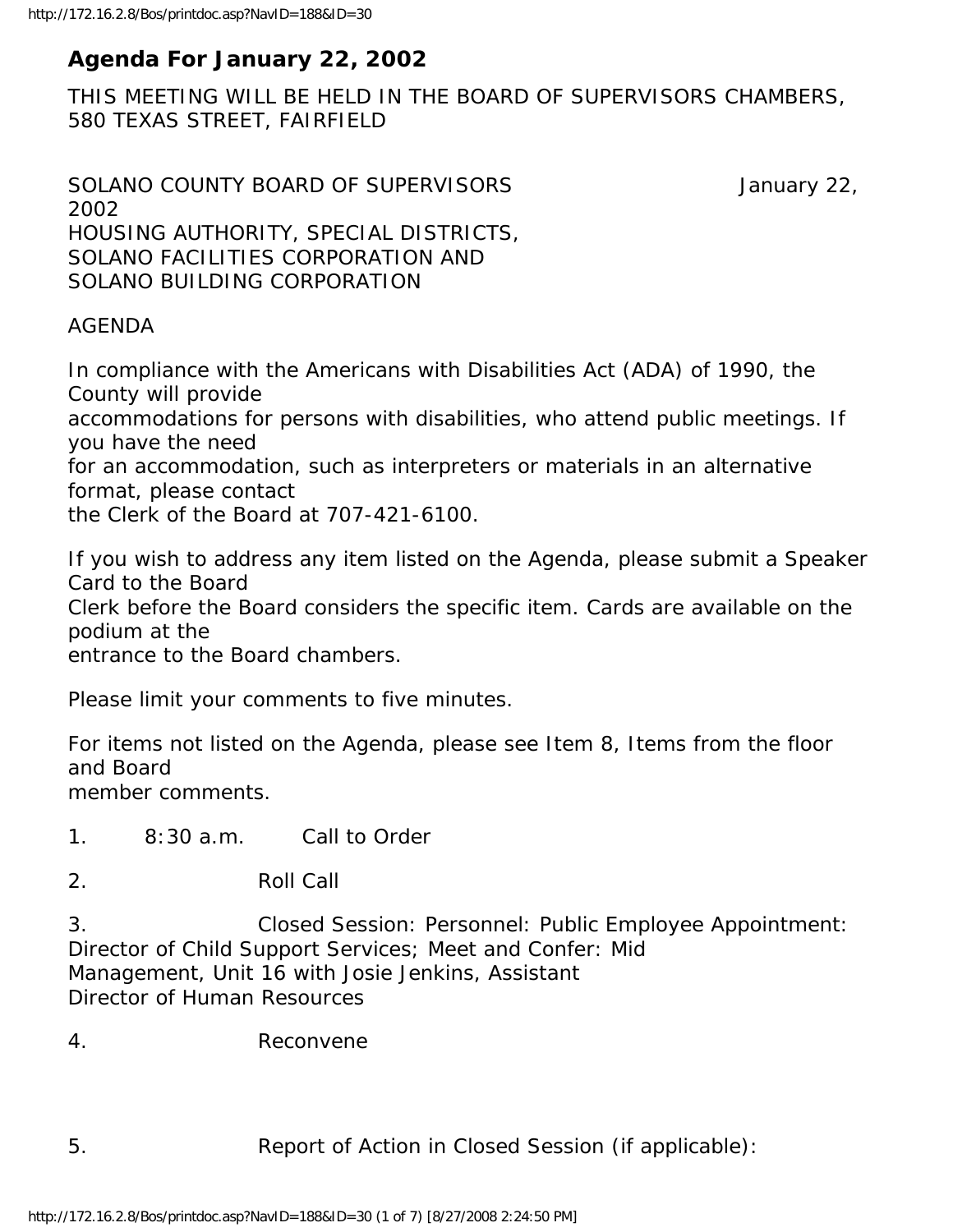- 6. Salute to the Flag and a Moment of Silence:
- 7. Presentations:
- 8. Items from the floor and Board member comments

This is your opportunity to address the Board on a matter not listed on the Agenda, but it must be within the subject matter jurisdiction of the Board. Please submit a Speaker Card before the first speaker is called and limit your comments to five minutes.

- 9. Additions to or Deletions from the Agenda
- 10. Approval of the Agenda
- 11. Approval of Consent Calendar

The Board considers all matters listed under the Consent Calendar to be routine and will adopt them in one motion. There will be no discussion on these items before the Board votes on the motion unless Board members, staff or the public request specific items be discussed and/or removed from the Consent Calendar. If you wish to address specific items on the Consent Calendar, please submit a Speaker Card before the Board takes action on the Consent Calendar and appropriately limit your comments to five minutes.

CONSENT CALENDAR

#### GENERAL GOVERNMENT

12. Board of Supervisors:

Adoption of a resolution in support of the Touro University Third Annual Tribute to Dr. Martin Luther King, Jr.

13. County Administrator''s Office:

Authorize the Office of Family Violence Prevention to submit a grant application to the National Court Appointed Special Advocate Association (CASA)/Office of Juvenile Justice and Delinquency Prevention to provide funding in the amount of \$80,000 for new CASA program development; authorize the Office of Family Violence Prevention to submit a grant application in the amount of \$20,000 for CASA program staff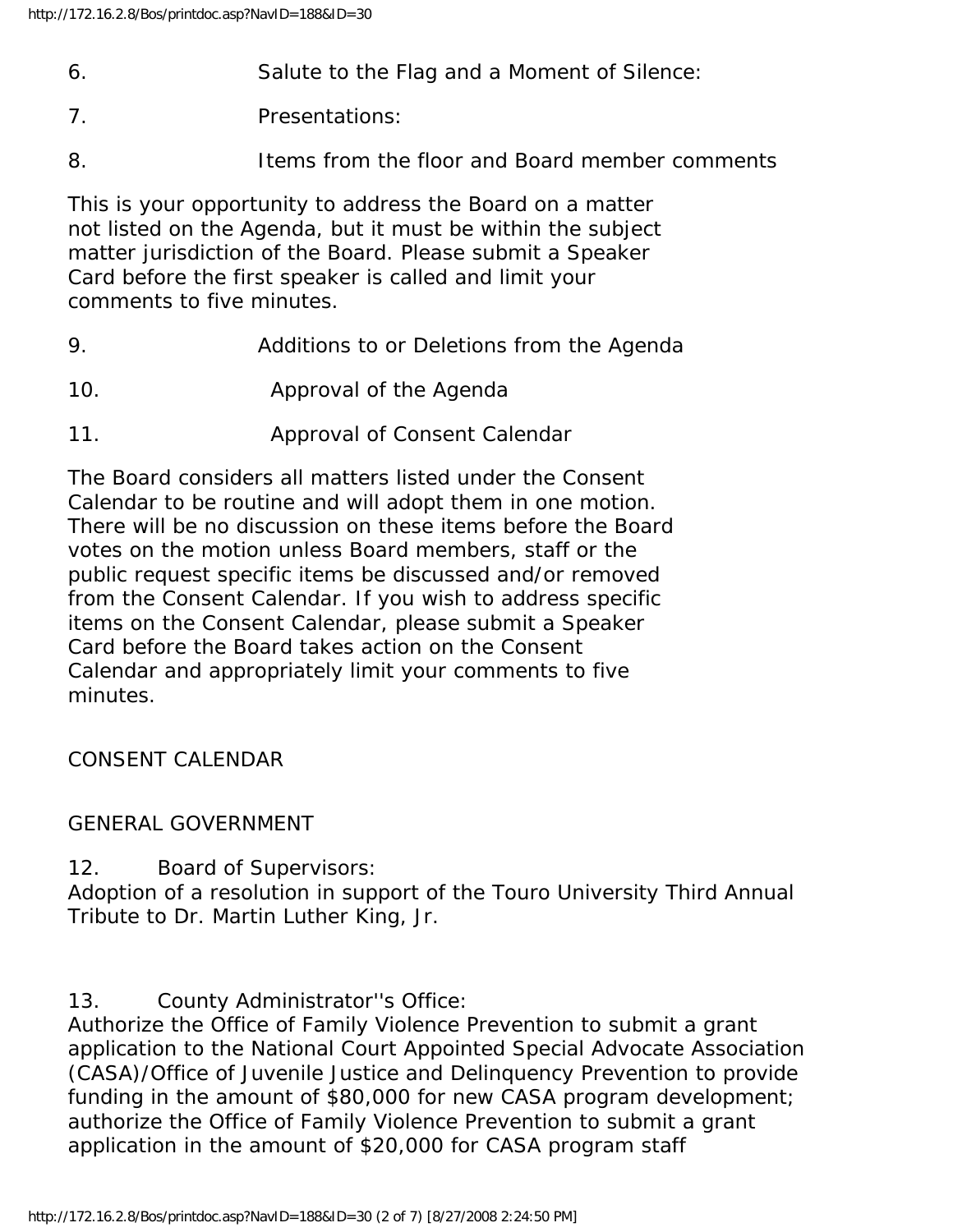## diversification (no additional County cost)

14. General Services:

A) Approval of a Notice of Completion for energy efficient upgrades to eight County buildings located in downtown Fairfield at a total installation cost of \$1,093,340

B) Approval of a sole-source agreement with Faultline Associates, Inc., Fairfield, in the amount of \$103,360 to provide environmental consulting services for monitoring soil and groundwater contamination at the Solano County Corporation Yard and the Fleet Operations Garage/Fueling Station in Fairfield; authorize the General Services Director to sign any amendments on behalf of the County

## 15. Human Resources:

Adoption of a resolution amending the Alphabetical Listing of Classes and Salaries to reflect a monthly salary of approximately \$8,335 for the allocation of Director, Child Support Services and an approximate monthly salary range of \$5,714-\$6,946 for the allocation of Assistant Director, Child Support Services; adoption of a resolution amending the Allocation List to add 1.0 FTE Director Child Support Services and 1.0 FTE Assistant Director Child Support Services and delete 1.0 FTE Director Family Support and 1.0 FTE Assistant Director Family Support

# HEALTH AND SOCIAL SERVICES:

16. Health and Social Services:

Approval of a resolution proclaiming the month of January 2002 as Eligibility Benefits Specialist and Employment Resource Month in Solano County

# CRIMINAL JUSTICE:

17. Sheriff/Coroner/Public Administrator:

Approval of a contract with Preferred Staffing Nurse Registry in the amount of \$85,000 for the provision of temporary nursing staff support to County detention facilities for the period of February 5, 2002 through June 30, 2002 (funding included in Sheriff''s Budget for FY2001/02)

# LAND USE/TRANSPORTATION

# 18. Environmental Management:

Approval of a contract in an amount not to exceed \$66,000 with Jack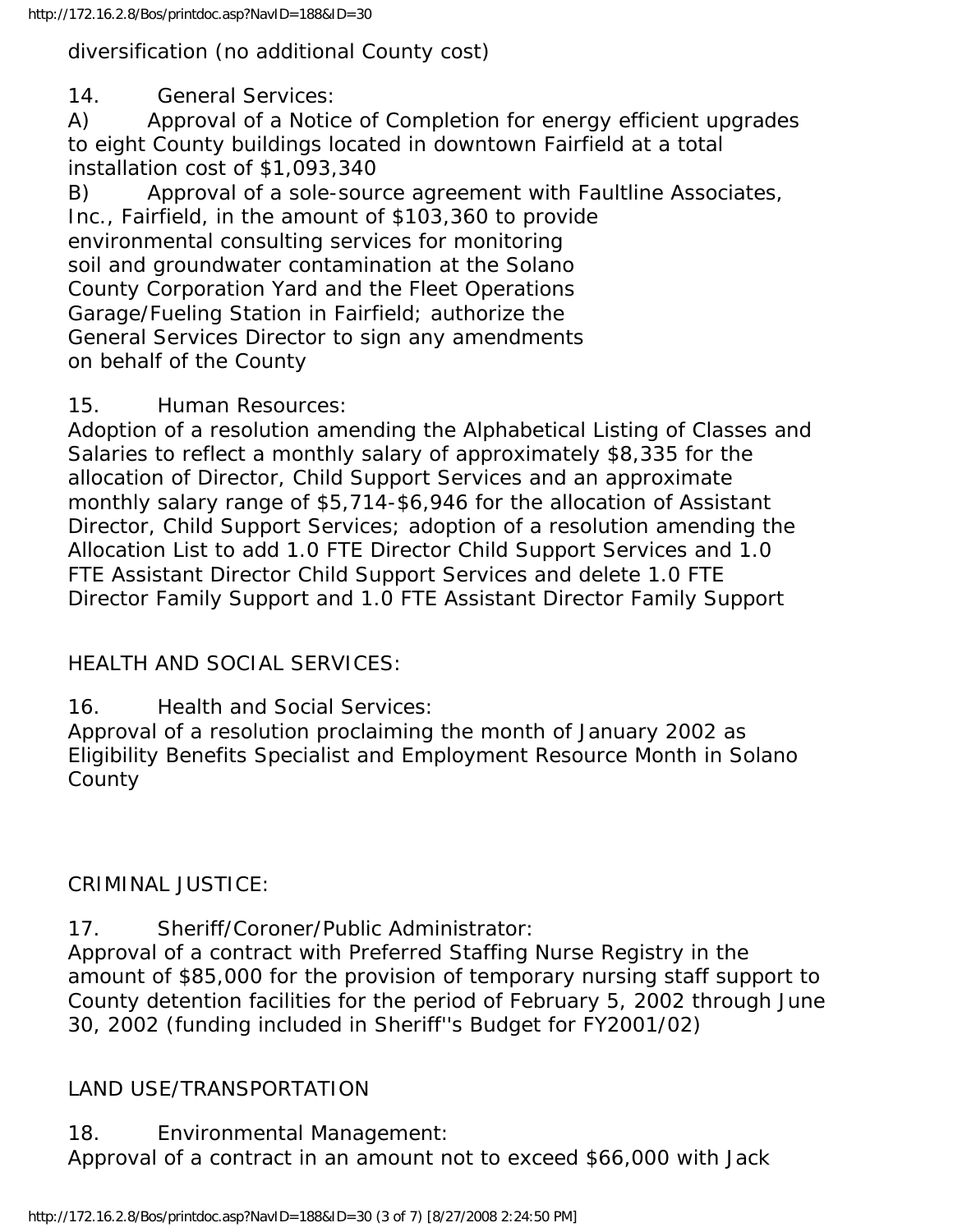Harrison for the Tri-City and County Cooperative Planning Group''s Open Space Coordinator Position; approval of an appropriation transfer in the amount of \$49,500 from Unanticipated Revenue for an increase in other professional services (4/5 vote required)

### OTHER: None

## SPECIAL DISTRICTS GOVERNED BY THE BOARD OF SUPERVISORS:

Rural North Vacaville Water District

19. Environmental Management:

Adoption of a resolution authorizing execution of Safe Drinking Water State Revolving Fund claims for reimbursement certification of Engineer by Cal Water Chief Engineer for water system engineering and construction claims and by District''s General Manager for all other claims

### SCHEDULED CALENDAR

20. Rescheduled Consent Items: (Items pulled from Consent Calendar above)

| A) | E) |
|----|----|
| B) | F) |
| C) | G) |
| D) | H) |

#### GENERAL GOVERNMENT

21. County Administrator:

A) Presentation of the Mid Year Financial Report and consideration of adoption of recommendations in the report

B) First reading of an ordinance adding Part 15 and Sections 2-150 through 2-153 to Chapter 2 of the Solano County Code establishing the Solano County Department of Child Support Services and Director; approval of the transition plan for the new department; appointment of Dennis Covell, Family Support Administrator, as the Director of Child Support Services

22. General Services:

Receive presentations on the status and progress of the Animal Care Commission and the Animal Care Services Division; provide direction to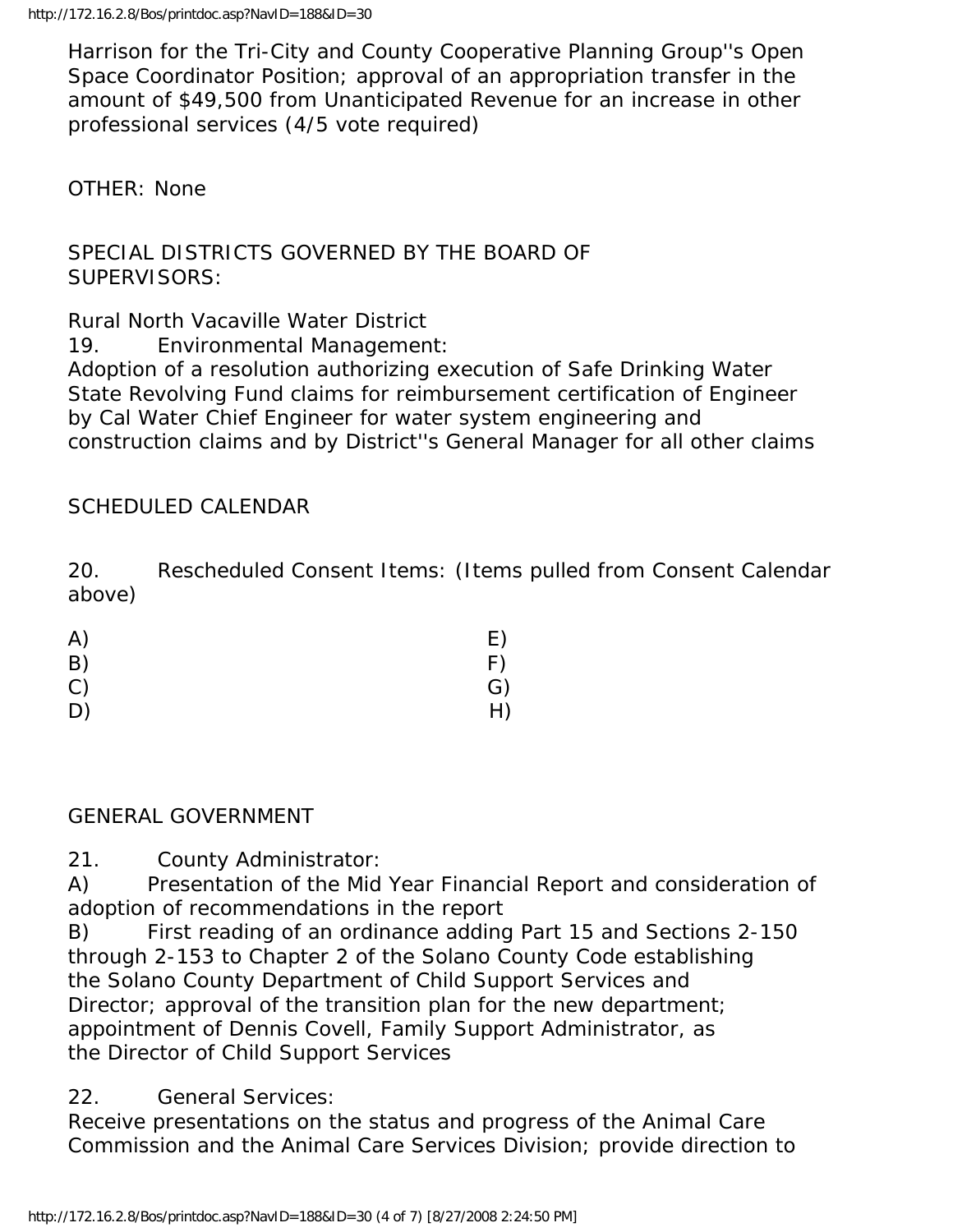Animal Care Services based on recommendations included in the presentations

## HEALTH AND SOCIAL SERVICES:

23. Health and Social Services:

Conduct a Board of Supervisors Study Session on homeless policy issues; consider recommendations outlined in the staff report

CRIMINAL JUSTICE:

24. District Attorney: Consider request to clear missing or destroyed assets from the June 30, 2001 Unaccounted Fixed Asset Inventory for the District Attorney Criminal Division

## LAND USE/TRANSPORTATION

25. Environmental Management:

Conduct a public hearing to consider approval of Agricultural Preserve Application No. 1328 of Wallace McCormack Family Trust, Helen L. McCormack Trust, Jeanne McCormack and Albert G. Medvitz

OTHER: None

MISCELLANEOUS ITEMS

26. Appointments/Resignations to Boards and Commissions:

Health and Social Services:

Appointment of Carmen Mason-Browne, Valora Harvey, and Debra Houston to the Solano County Local Mental Health Board

2:00 p.m.

27. Transportation: Receive a presentation from the Solano Transportation Authority (STA) on a study of improvements being considered for the I-80/I-680 interchange

28. Adjourn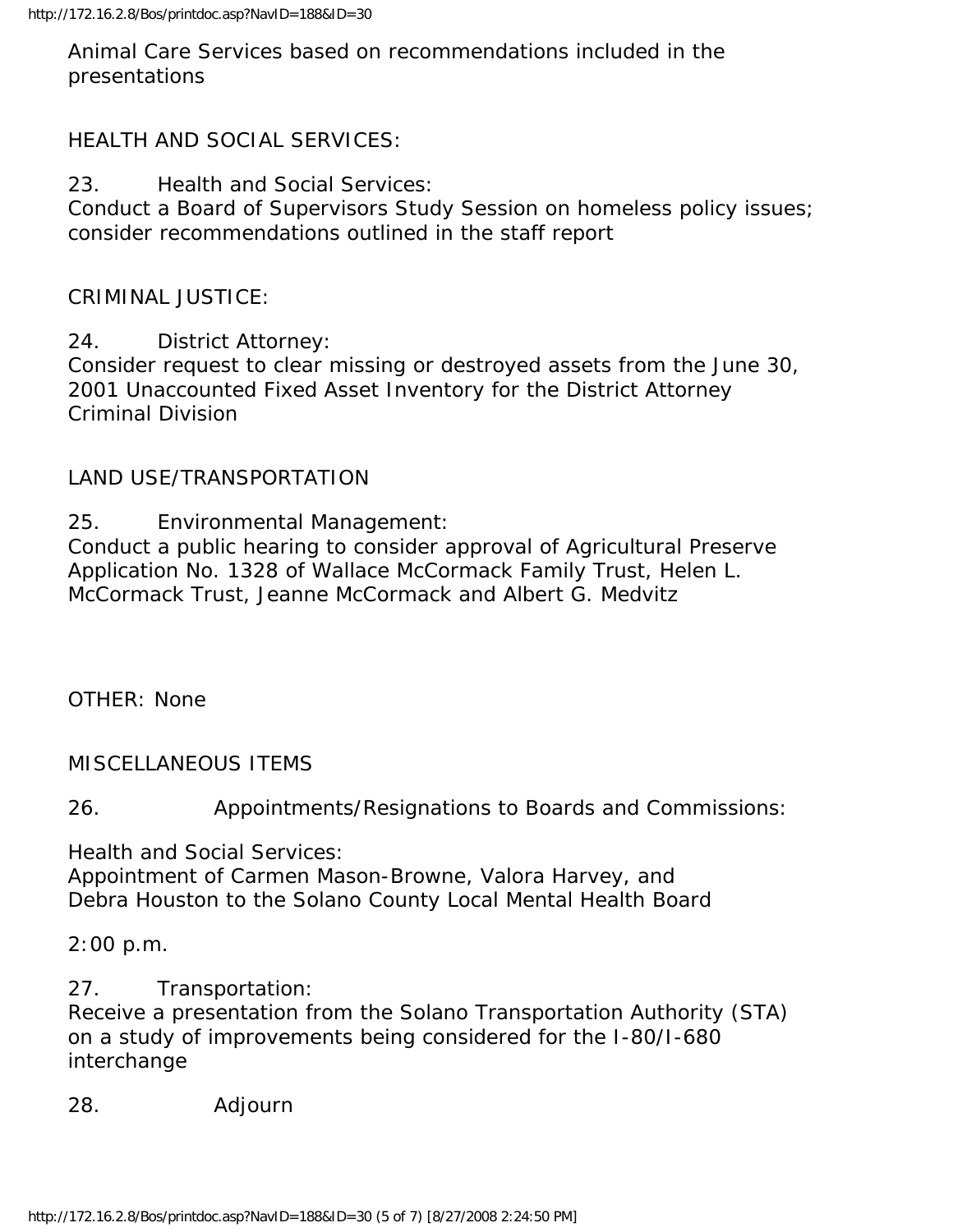MEETING CALENDAR (DATES AND TIMES SUBJECT TO CHANGE)

1/22 5:30 p.m. Vallejo Sanitation and Flood Control, 555 Santa Clara St., Vallejo 1/24 2:00 p.m. Solano County Child Care Planning Council, Childrens Network, 2320 Courage Dr., Ste. 107, Fairfield 2/5 9:00 a.m. Board of Supervisors, 580 Texas St., FF 2/5 6:30 p.m. SIDS Advisory Committee, 300 Hospital Dr., Ex. Conf. Room, Vallejo 2/6 9:30 a.m. BAAQMD 939 Ellis St., San Francisco 2/6 Noon Children''s Network, Solano County Health and Social Services, 2101 Courage Dr., FF 2/6 1:30 p.m. ABAG Regional Planning Comm. 2/7 10:00 a.m. Solano County Zoning Administrator, Environmental Management, 601 Texas St., FF 2/7 1:00 p.m. BCDC, S.F. Downtown Center, 425 Market St., San Francisco 2/7 7:00 p.m. Solano County Planning Commission, Board of Supervisors Chambers, 580 Texas St., FF 2/8 9:00 a.m. Local Task Force for Integrated Waste Management, Fairfield-Suisun Sewer District Office, 1010 Chadbourne Rd., Suisun 2/12 12:00 p.m. Solano Partnership Against Violence, **Upstairs** Conference Room, 501 Texas St., FF 2/12 4:00 p.m. Maternal, Child, and Adolescent Health Advisory Board, 1735 Enterprise Dr., Bldg.2, Conf. Rm. 1, FF 2/13 6:00 p.m. Solano Transportation Authority, 333 Sunset Ave, Suite 230, Suisun 2/13 9:00 a.m. Yolo-Solano Air Quality Management District, 1947 Galileo Court, Suite 103, Davis